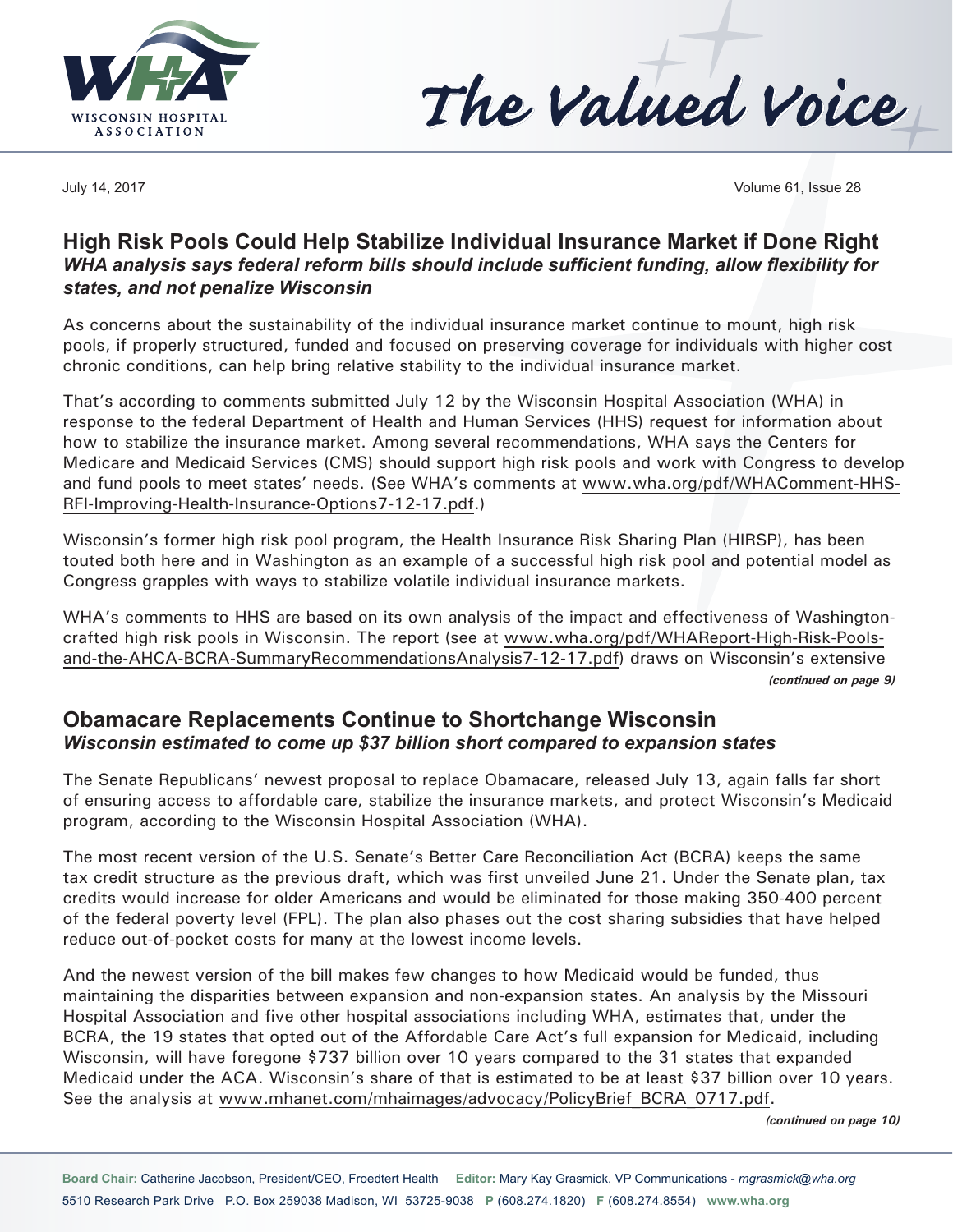## **Wisconsin Hospitals State PAC & Conduit at \$175,000** *See full contributor list*



As of July 14, the Wisconsin Hospitals PAC and Conduit is just shy of \$175,000 in contributions from 183 individuals. This puts the 2017 campaign at 56 percent of its goal of raising \$312,500. The average contribution per individual is \$956 with over \$6,200 contributed each week.

In 2016, the Wisconsin Hospitals State PAC & Conduit launched three contributor levels beginning at \$1,500 and up: Leaders Circle, Platinum Club and the Gold Club. There are 61 individuals who have contributed at one of these levels. All contributions, large or small, are appreciated.

Take a look at the full 2017 contributor list on page 8 to see who made the list.

To ensure your name is on future contributor lists, make your personal contribution today at www.whconduit.com or contact WHA's Jenny Boese at 608-268-1816 or *jboese@wha.org* or Nora Statsick at 608-239-4535 or *nstatsick@wha.org*.

# **WHA Comments to CMS on Medicaid Waiver Proposal**  *Recommends additional funding, suggests improvements*

On July 14, WHA submitted comments (see at www.wha.org/pdf/2017WHALetter-CMS-Section1115Waiver7-14.pdf) to the Centers for Medicare & Medicaid Services (CMS) on Wisconsin's draft waiver amendment to the state's Medicaid childless adult demonstration project. WHA recommends CMS consider enhanced funding for Wisconsin's program and suggests modifications to proposed emergency department copayments, premiums, work requirements and drug testing. The DHS proposal also includes a change to the federal policy that limits services in Institutes for Mental Disease (IMD).

The Wisconsin Department of Health Services (DHS) submitted the waiver amendment proposal to CMS in June after receiving stakeholder feedback on an earlier draft. In order to implement the changes, DHS needs CMS approval. In May, WHA submitted comments to the State and was pleased DHS made some modifications to the earlier draft. Nevertheless, WHA calls for additional modifications, particularly to the funding and the emergency department copayment provisions.

The original waiver for providing services to the childless adult population was approved in late 2013 and allowed the state to expand eligibility to childless adults with income up to the poverty line (100 percent FPL). This was considered a "partial expansion" by the previous federal administration, and thus Wisconsin was not eligible for the higher level of federal funding available to states that expanded coverage to adults with income up to 133 percent of the federal poverty level (FPL). WHA has been advocating for equitable funding for Wisconsin's partial Medicaid expansion compared to states that fully expanded Medicaid under the Affordable Care Act.

In its comments, WHA recommends that CMS consider and approve enhanced federal matching funds for the partial expansion. In doing so, WHA describes Wisconsin as a model for avoiding gaps in coverage and notes other states are now considering changes to their programs that align with Wisconsin. In

*(continued on page 3)*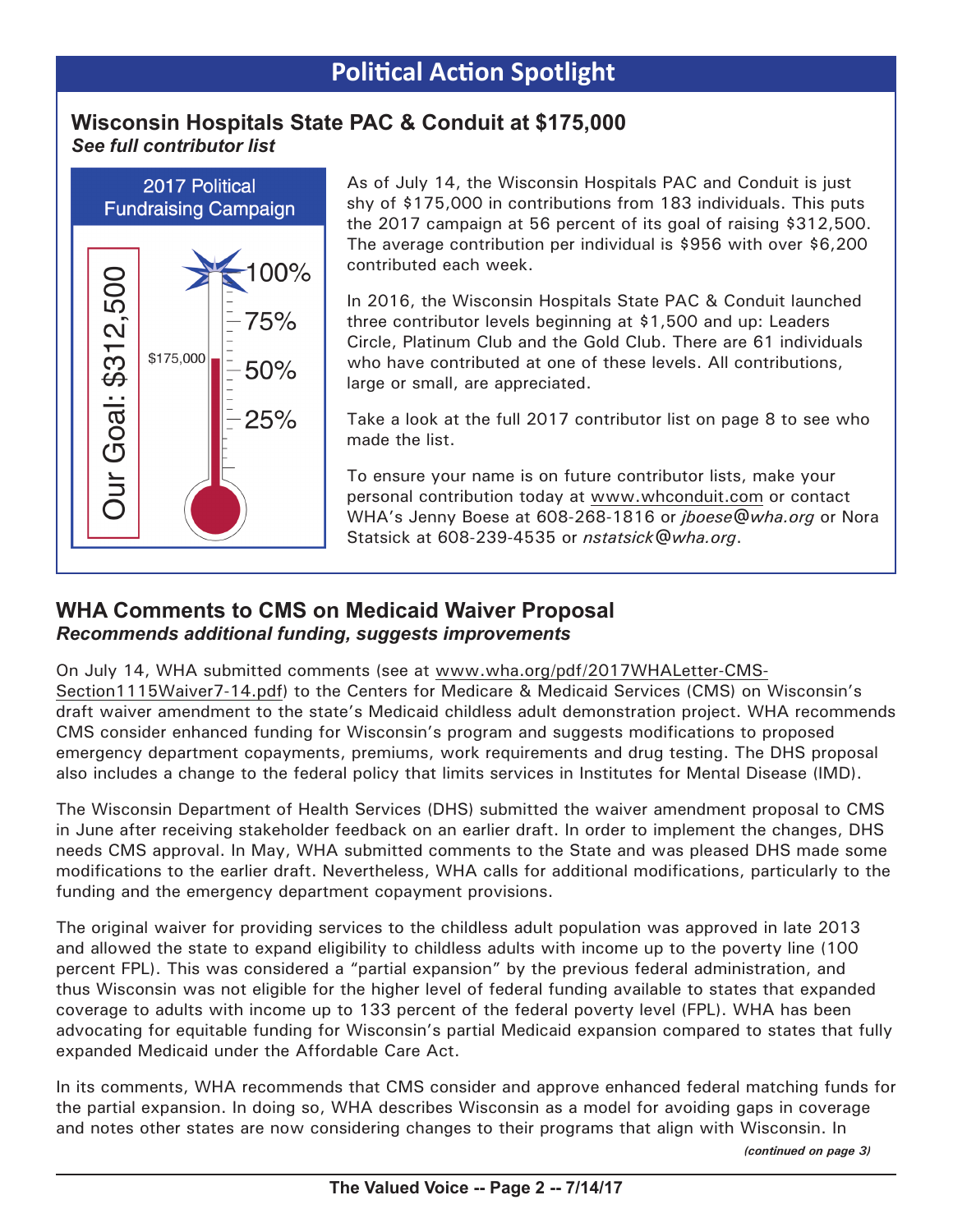### **Continued from page 2 . . . WHA Comments to CMS on Medicaid Waiver Proposal**

Arkansas, for example, recently passed legislation that requires the state modify its current Medicaid waiver to reduce the income threshold for coverage from 133 percent FPL to 100 percent FPL, like Wisconsin's program. Arkansas is an expansion state and is expected to ask the federal government to maintain the higher match it currently receives.

"As states seek flexibility for their programs, including as expansion states seek ways to reform their programs and reduce costs for their Medicaid programs, the principle that Medicaid should be a safety net for all in poverty can resonate if states are assured of enhanced funding," wrote Eric Borgerding, WHA president/CEO.

In addition to the funding question, WHA also provided comments about the implementation of other policies included in the waiver proposal. WHA noted in particular the state's commitment to increasing treatment options for individuals with substance use disorders. WHA also expressed support for the intention of the overall proposal to engage participants in maintaining and improving their overall health and incenting the efficient use of health care resources.

At the same time, WHA expressed concern about some provisions that would result in a person's disenrollment from the Medicaid program. The imposition of premiums is an example.

"WHA's members are the health care safety net," wrote Borgerding. "Individuals who fail to pay their premium and are disenrolled will still seek care at their doors, and our members will continue to serve them. Unfortunately, this will mean more uncompensated care."

The draft waiver proposal also includes copayments for emergency department utilization. The copayment would be \$8 for all emergency visits, with providers being responsible for collecting the copayments. In its comments, WHA notes individuals with income below poverty likely will not be able to pay, and this will essentially result in a provider rate cut, increasing the Medicaid shortfall even more. Instead, WHA recommends the copayment be collected directly by DHS. WHA also believes the proposal as drafted could discourage appropriate use of the emergency room and recommends the proposal be narrowed to non-emergent use only.

The waiver proposal includes a 48-month time limit and work requirements. Any month in which the participant does not meet the work requirement would apply to the 48-month limit, and once a person meets the 48-month limit he/she would be disenrolled for six months. DHS proposes to limit the application of these policies to people age 19-49, and would allow for exemptions for individuals with mental illness, disabilities and other circumstances. WHA encourages CMS to consider additional exemptions for people with medical conditions that might prevent them from being able to meet the work requirement.

WHA believes health risk screenings are a positive practice and helpful if used appropriately to address care needs. WHA also supports the provision to waive the current limits on services provided by IMDs. With respect to the substance use provisions, WHA remains concerned about significant gaps in availability of treatment. While Wisconsin has made gains in the past several years in expanding substance abuse treatment resources, considerable additional investments are still needed. WHA has been and will continue to partner with and support efforts to combat substance abuse and increase access to and the availability of substance abuse treatment for individuals suffering from addiction.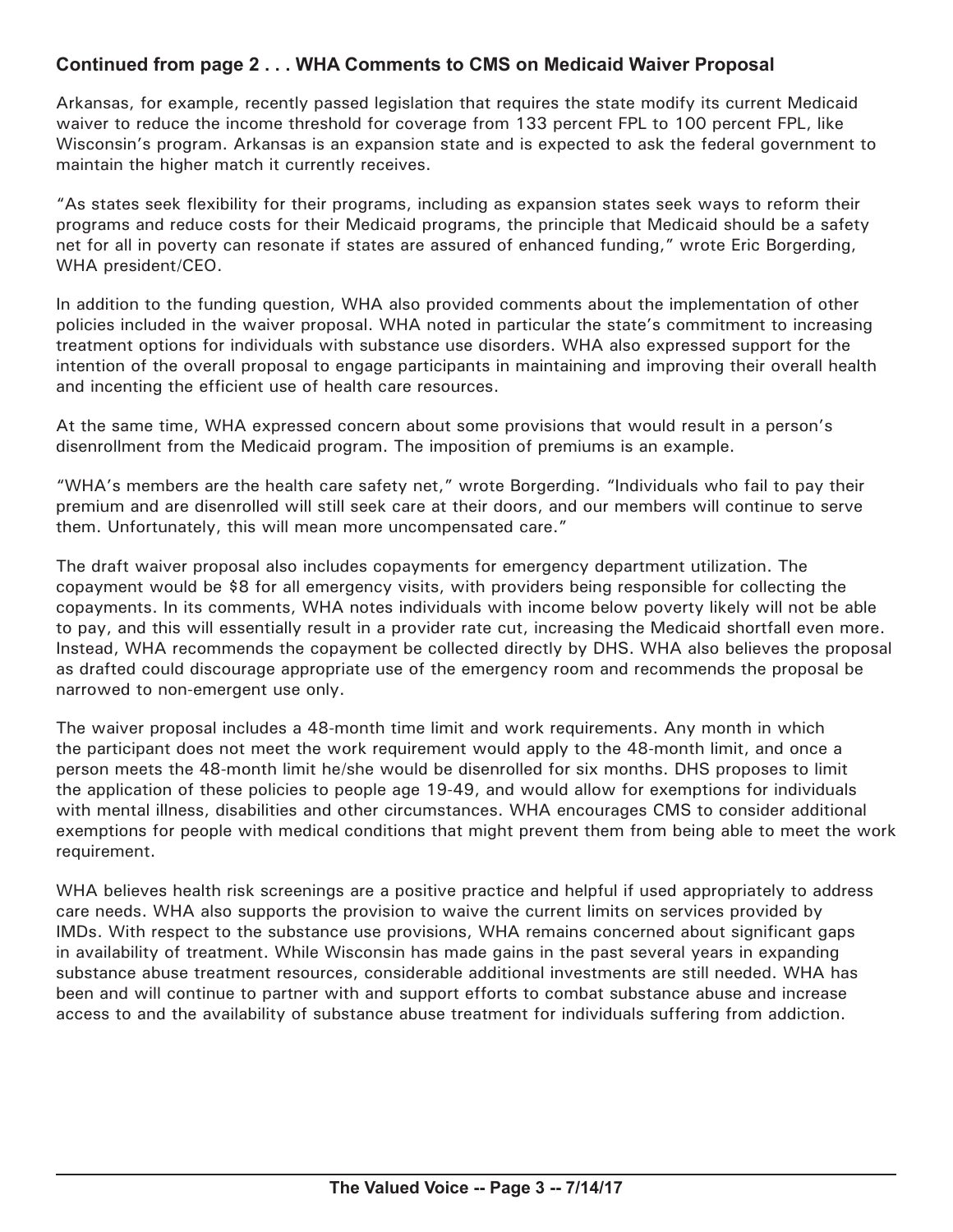# **Grassroots Spotlight**

# **Rep. Kind Visits Richland Hospital and Medical Center**



Rep. Ron Kind recently visited Richland Hospital and Richland Medical Center in Richland Center to discuss key health care issues, including the American Health Care Act and the Better Care Reconciliation Act, federal legislation aimed at repealing and replacing the Affordable Care Act. The group discussed provisions of concern including reduced access to insurance coverage, cuts to Medicaid funding and Medicaid funding inequity for Wisconsin.

The group also discussed the substance abuse crisis, the need for AODA resources and mental health care professionals, the importance of primary care, and ensuring access to care in rural communities.



*Representatives of the Richland Hospital and the Richland Medical Center meet with Rep. Kind, middle.*

# **CMS Releases 2018 OPPS/ASC and Physician Payment Proposed Rules**

On July 13, the Centers for Medicare & Medicaid Services (CMS) released 2018 proposed rules regarding the Outpatient Prospective Payment System (OPPS) and the physician fee schedule. The following is a brief synopsis of the key points in the rules.

The OPPS rule proposes to update payment rates by 1.75 percent in calendar year 2018 compared to CY 2017. The rule also would drastically cut Medicare payment for drugs that are acquired under the 340B Drug Pricing Program. Specifically, CMS proposes to pay separately payable, non pass-through drugs (other than vaccines) purchased through the 340B program at the average sales price (ASP) minus 22.5 percent, rather than ASP plus 6 percent.

The OPPS rule also proposes changes to site-neutral policies under Section 603 of the Bipartisan Budget Act of 2015. Section 603 requires that, with the exception of dedicated emergency department services, services furnished in off-campus provider-based departments that began billing under the OPPS on or after November 2, 2015 no longer be paid under the OPPS, but under another applicable Part B payment systems. Under the physician fee schedule proposed rule, those services would now be paid at 25 percent rather than 50 percent of the OPPS rate for non-excepted services in 2018.

The OPPS proposed rule would also reinstate for CYs 2018 and 2019 the moratorium on enforcement of the direct supervision policy for outpatient therapeutic services for critical access hospitals and small rural hospitals with 100 or fewer beds. In addition, CMS proposes to delay implementation of the outpatient and ASC CAHPS survey-based measures in the Outpatient Quality Reporting (OQR) program *(continued on page 5)*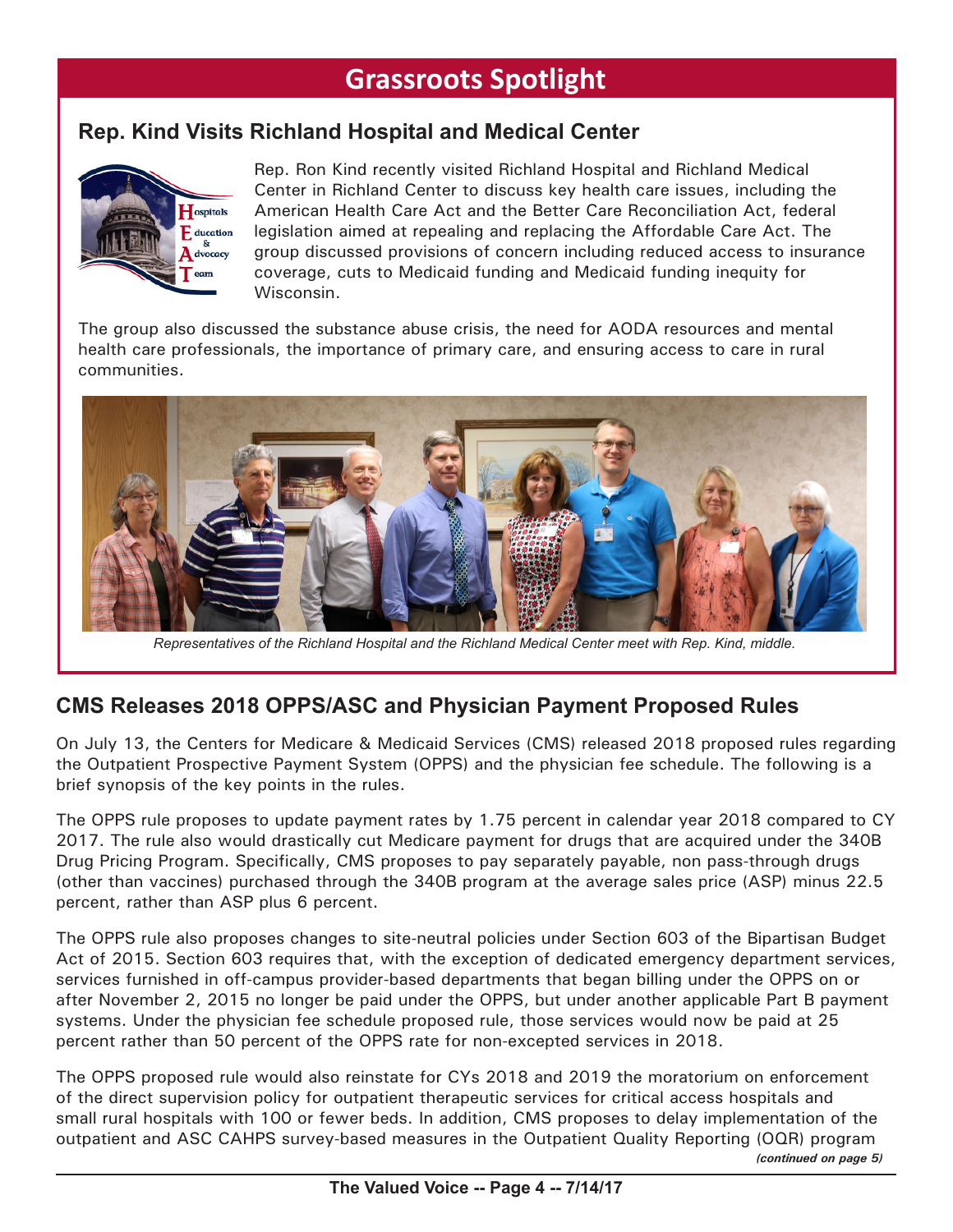#### **Cont'd from page 4 . . . CMS Releases 2018 OPPS/ASC and Physician Payment Proposed Rules**

until further notice. The rule also would remove six quality measures from the OQR. CMS does not propose relief from the Stage 3 reporting requirements that begin on January 1, 2018.

The rule on the physician fee schedule for calendar year 2018 proposes an estimated 0.31 percent increase in physician payment rates for 2018 compared to 2017, after applying a 0.5 percent payment increase required by the Medicare Access and CHIP Reauthorization Act of 2015 and a misvalued code adjustment required under the Achieving a Better Life Experience Act of 2014. CMS proposes to pay for new telehealth services, including psychotherapy for crisis, health risk assessments and care planning for chronic care management. In addition, the rule would delay until January 1, 2019, the appropriate use criteria program for advanced diagnostic imaging services; and establish payment to rural health clinics and federally qualified health clinics for regular and complex chronic care management services, general behavioral health integration services and psychiatric collaborative care model services.

While data submission for the CY 2018 Physician Quality Reporting System has passed, CMS proposes to retroactively lower the number of required measures from nine to six to more closely align the program with the new Merit-based Incentive Payment System that will affect payment starting in CY 2019. CMS also proposes to lower the maximum amount of payment at risk under the CY 2018 value modifier program from 4.0 percent to 1.0 percent for individual clinicians and groups of under 10 clinicians, and to 2.0 percent for groups of 10 or more clinicians.

Both proposed rules have comment due dates of September 11. WHA will put out a more detailed summary and will comment on the rules, concentrating on the problematic areas regarding the 340B program and the site neutral payment changes.

# **eNLC, Regulatory Reform Top Agenda at WHA Workforce Development Council**

With 25 states already taking the step to enact the enhanced Nurse Licensure Compact (eNLC), it is likely it will go into effect before the end of this year, according to Ann Zenk, WHA vice president, workforce and clinical practice. The enhanced compact will be enacted the earlier of either December 31, 2018, or when 26 states join.

In a presentation to the WHA Workforce Development Council July 13, Zenk said that similar to the current compact, of which Wisconsin was an inaugural member in 2000, the eNLC allows nurses holding a license issued by another state participating in the compact to continue to utilize a voluntary, alternative and expedited process to receive a privilege to practice nursing in Wisconsin.

WHA, along with the Wisconsin Organization of Nurse Executives and the Wisconsin Board of Nursing, are in support of Wisconsin adopting the eNLC. WHA will work with state lawmakers to adopt the eNLC to ensure Wisconsin will continue to benefit from the expedited licensure process provided through the Compact.

Zenk also presented an update on WHA's development of a package of reforms to Wisconsin regulations and statutes intended to help WHA's members further advance emerging integrated and team-based models of care. Assembly Bill 146, Wisconsin Act 20, was signed into law June 21, 2017. It enables dental hygienists to provide dental hygiene care in hospitals and clinics without supervision by a dentist. Expanding the settings in which this care can occur may ultimately lead to a reduction in emergency department visits for preventable dental conditions—an effective use of hospital and health systems' workforce to improve outcomes and lower cost.

WHA Senior Vice President of Government Relations Kyle O'Brien joined the meeting to provide a budget and legislative update. O'Brien discussed the current status of the state budget and several WHA accomplishments, including the additional investment of funds to support new rural clinical training

*(continued on page 6)*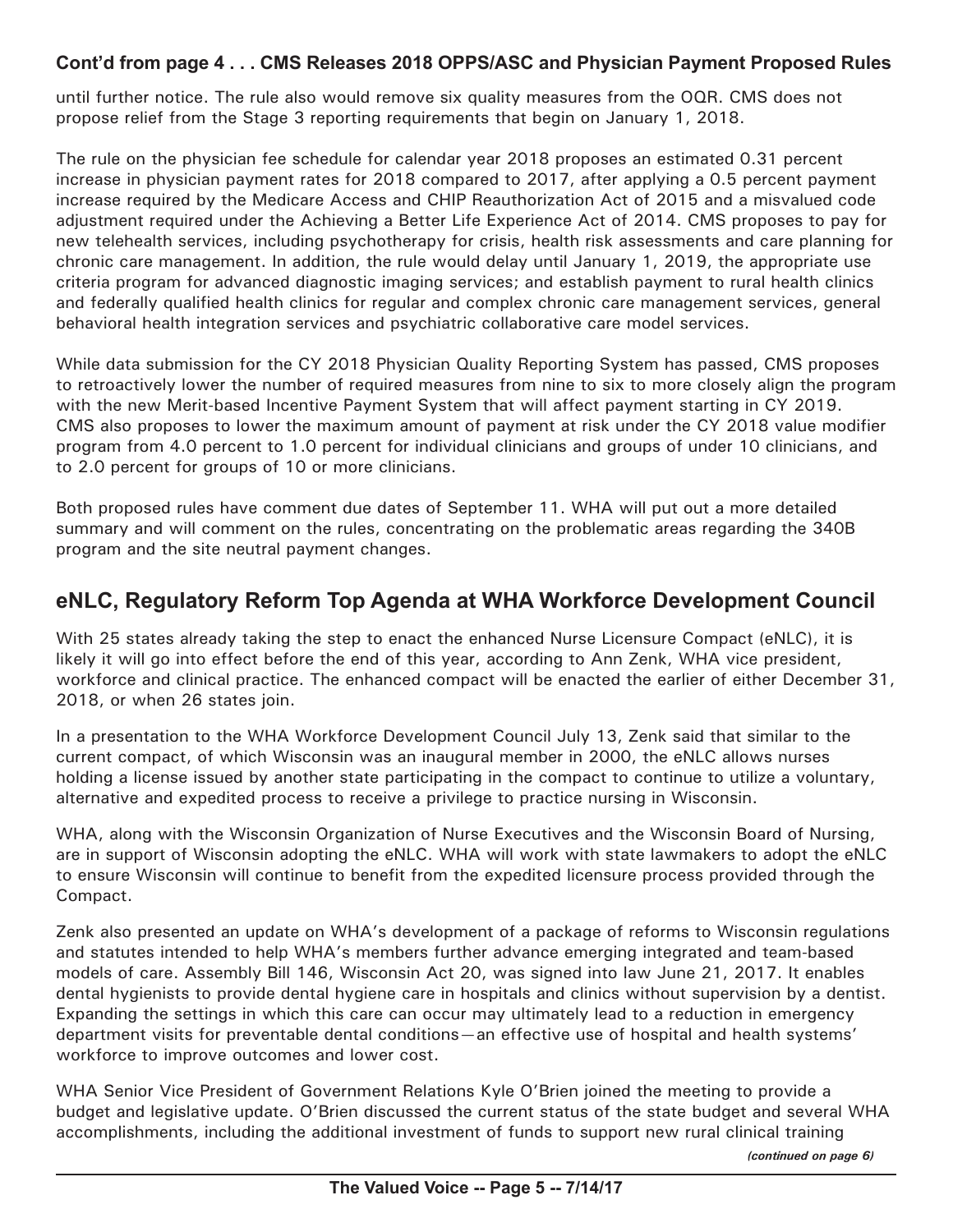#### **Continued from page 5 . . . eNLC, Regulatory Reform Top Agenda at WHA Workforce Development Council**

experiences for advanced practice clinicians, allied health professionals and graduate medical education for physicians.

O'Brien also updated the Council on recent proposals put forward by management and labor representatives of the Worker's Compensation Advisory Council. The Department of Workforce Development said worker's compensation premium rates for Wisconsin businesses will drop 8.46 percent in 2017.

The WHA Workforce Report is in progress, and council members shared their experiences with how they use the data and recommendations in the report and made suggestions on what they believe policymakers can do to improve the supply of and training for Wisconsin's health care workforce. The 2017 report is slated for release in October.

# **Registration Now Available for WCMEW Fall Conference**

This fall, the Wisconsin Council on Medical Education & Workforce (WCMEW) will host a statewide conference focusing on Wisconsin health care workforce issues. At the full-day event September 27 in Wisconsin Dells, participants will engage in topics ranging from public



policy to provider retention and training clinicians for evolving models of care delivery. The conference is designed to bring stakeholders from across Wisconsin's business, government, and non-profit areas together to look toward the future, recognizing the urgent demand for creative and cross-sector solutions to health care workforce challenges. The event will feature a keynote by Michael Munger, MD, presidentelect of the American Academy of Family Physicians.

Panels and breakout sessions will feature discussions by Wisconsin leaders including: Ann Zenk, WHA vice president, workforce and clinical practice; Bruce Palzkill, deputy administrator, Department of Workforce Development; Jim Wood, strategic counsel, Competitive Wisconsin; Rep. Mike Rohrkaste (R-Neenah); Peter Sanderson, medical director, informatics and ambulatory regulation, Ascension Wisconsin; Nancy Nankivil, director, practice transformation and professional satisfaction, American Medical Association; Charisse Oland, CEO, Rusk County Memorial Hospital; and Marilyn Frenn, director, PhD nursing program, Marquette University.

Registration for the conference is now available at www.cvent.com/d/85qxys. If you have questions, contact George Quinn, executive director, WCMEW, at *gquinn@wcmew.org* or 608-516-5189. The full conference brochure is included in this week's packet and is also available at www.wha.org/ education/2017wcmew9-27.pdf.

# **WHA Offers Active Shooter Response Training September 20**  *International Risk Communications Expert Vincent Covello will also keynote event*



*Christopher Sonne Billy Castellano*

It is a reality in today's world that hospitals must be prepared to respond to the threat of an active shooter on their campus. On September 20, the Wisconsin Hospital Association is sponsoring the "WHA Emergency Preparedness Conference: *Ready to Respond.*" This important, one-day conference will feature Chris Sonne and William Castellano, both of HSS EM Solutions, who will share best practices and lessons learned from live active shooter scenarios, as well as direct tabletop exercises and a practical, scenario-based training exercise, during a special afternoon session focused on preparing for an active shooter. *(continued on page 7)*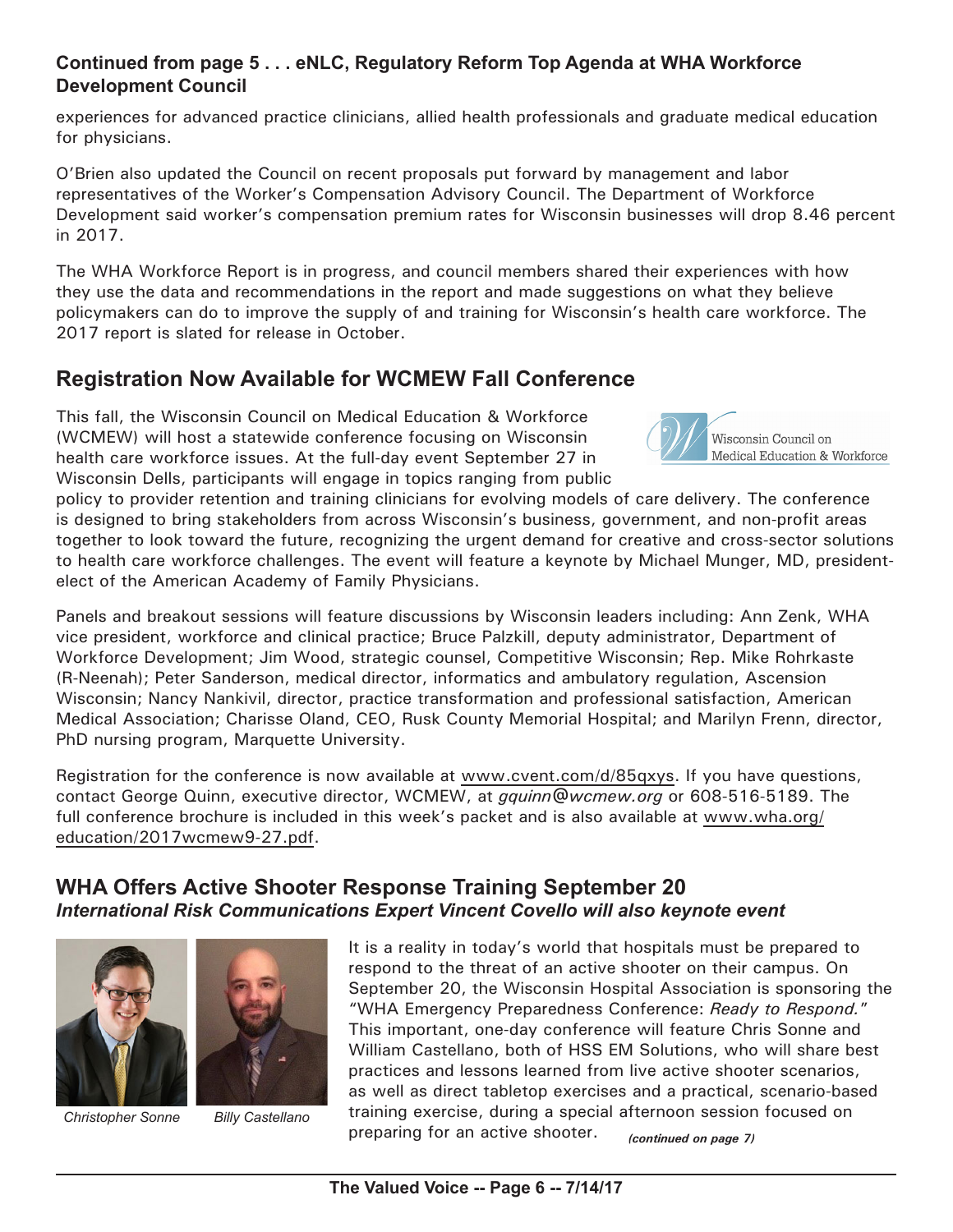### **Continued from page 6 . . . WHA Offers Active Shooter Response Training September 20**

Hospitals are encouraged to take advantage of this in-state training opportunity designed for hospital emergency preparedness directors, emergency department directors and physicians, infection prevention staff, department directors, public relations professionals and public information officers.

The conference will also feature national experts who will share communication and preparedness lessons learned from real world events and focus on current threats facing health care organizations, including workplace and community violence and highly infectious diseases. Attendees will have the opportunity to collect strategies to enhance their current emergency management programs, practice them through interactive exercises, and integrate those preparedness and communication strategies into daily operations.

Vincent Covello, PhD, will keynote the conference and offer a deep-dive session in the afternoon specifically for public information officers and health care public relations professionals.

Covello is a nationally and internationally recognized trainer, researcher, consultant and expert in crisis, conflict, change and risk communications. Over the past 25 years, he has held numerous positions in academia and government. Covello was a senior scientist at the White House Council on Environmental Quality in Washington, D.C., a study director at the National Research Council/National Academy of Sciences and the director of the risk assessment program at the National Science Foundation. Covello has authored or edited more than 25 books and published over 75 articles on risk assessment, management and communication. Covello will share principles, strategies and practical tools for communicating effectively in a high stress situation.

Additional sessions include a look at infectious disease outbreaks and what hospitals can do to better prepare; as well as the role of governmental agencies, including the Department of Health Services and the Department of Public Health during an emergency.

This conference is September 20 at the Sheraton Hotel in Madison. The registration fee is \$225 per person. The full agenda and online registration are available at www.cvent.com/d/b5qw08. An event brochure is also included in this week's packet. Seating is limited—WHA highly recommends registering early.

# **WI-Trac Bed Management System Used in Emergency, Non-Emergency Events**

A hospital's ability to communicate—whether internally or externally with other hospitals and health care partners—is essential, especially in the event of an emergency. The Wisconsin Tracking Resources and Communication System (WI-Trac) is an internet-based hospital bed management platform that has been provided free of charge since the mid-2000s by the Wisconsin Healthcare Emergency Preparedness Program (WHEPP). WHEPP is a program administered by the Wisconsin Department of Health Services in partnership with WHA and other stakeholders to support hospital emergency preparedness planning and response to mass casualty incidents and other emergencies.

WI-Trac allows hospitals to alert and communicate with each other and with their emergency response partners in emergency and non-emergency events alike. The WI-Trac dashboard provides inpatient open bed capacity as well as information about important diagnostic and intervention capabilities such as CT scanner, cardiac catheterization lab and stroke intervention availability. Additionally, WI-Trac allows users to issue many types of alerts, including a mass casualty incident (MCI) alert that polls hospitals in real-time on their emergency department surge capacity. Michael Clark, MD, emergency and EMS physician and WHEPP medical advisor, explains, "During an MCI event, the MCI alert function allows hospitals to update their receiving capacity as often as they need and allows hospitals to communicate the changes region-wide with a single action rather than multiple phone calls. Both MCI capacity and bed capacity allow for assessment of regional capacity and status for individual facilities and area or regional coordination centers."

*(continued on page 8)*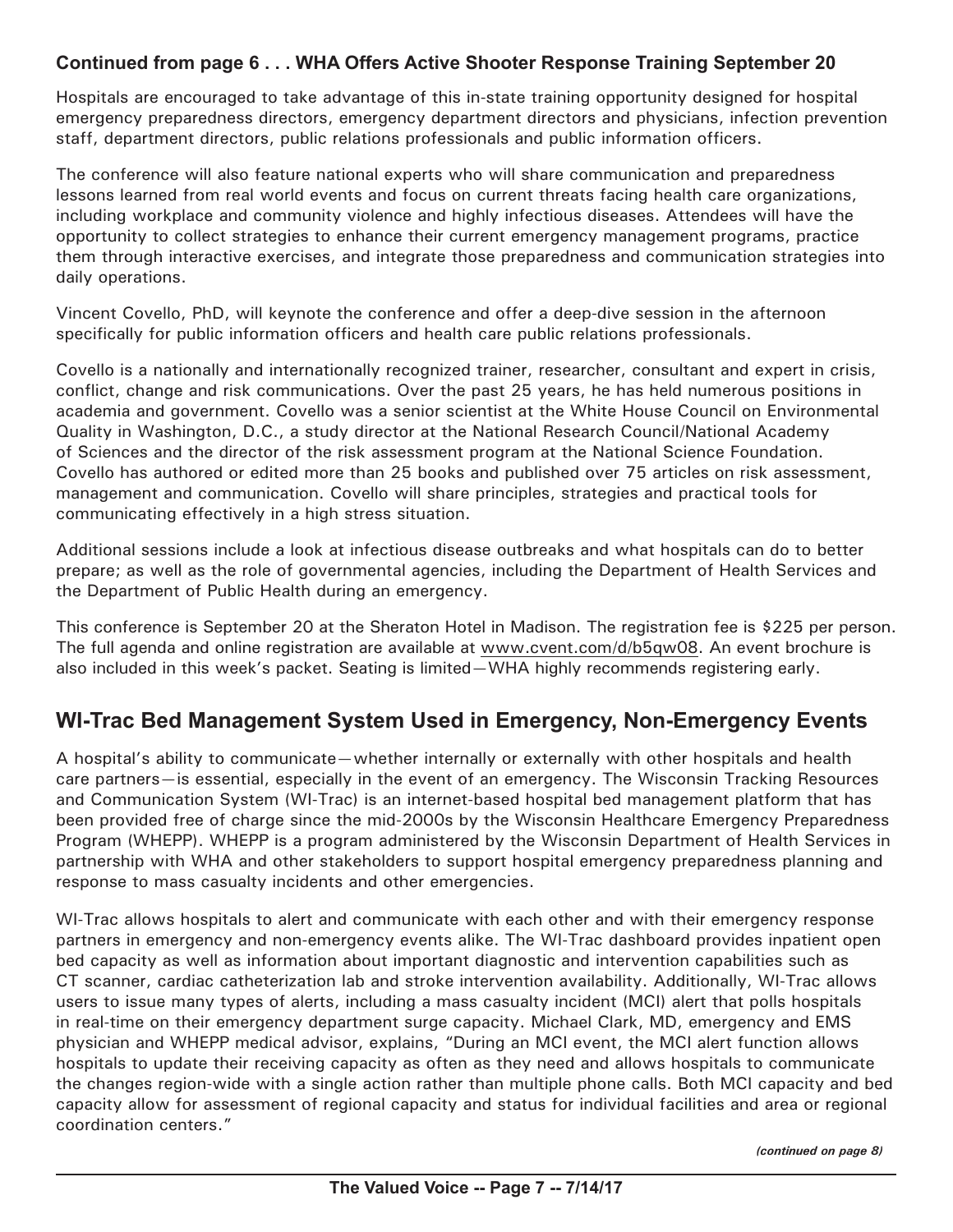#### **Continued from page 7 . . . WI-Trac Bed Management System**

WI-Trac may also be used during non-emergency events, including when trying to place or transfer a patient. Clark explains, "WI-Trac allows hospitals to share the availability of inpatient beds to assist in patient transfers and assessment of regional bed status. Knowing in advance how likely another facility is to have a bed may reduce the number of facilities a physician needs to call to find an accepting facility."

For more information or to schedule WI-Trac training for your facility, contact your local health care coalition coordinator or Andrew Brenton, WHA assistant general counsel, at *abrenton@wha.org* or 608-274-1820.

# **Political Action Fundraising Campaign Contributors**

| Contributors ranging from \$1 to \$499 |                                              |
|----------------------------------------|----------------------------------------------|
|                                        |                                              |
| Bonin, Christopher                     | Aurora St. Luke's Medical Center             |
| Byrne, Frank                           | SSM - St. Mary's Hospital                    |
| Cahoy, Jim                             | <b>WHA Information Center</b>                |
| Carr, Alistair                         | <b>WHA Information Center</b>                |
| Clark, Julie                           | HSHS St. Joseph's Chippewa Falls             |
| Cliffe, Elizabeth                      | Ascension Wisconsin                          |
| Collins, Sherry                        | Wisconsin Hospital Association               |
| Competente, Brian                      | <b>WHA Information Center</b>                |
| Drone, Kim                             | Wisconsin Hospital Association               |
| Dux, Larry                             | Froedtert & MCW Community Mem                |
|                                        | Hospital campus                              |
| Fielding, Laura                        | Holy Family Memorial, Inc.                   |
| Garibaldi, Isabelle                    | Watertown Regional Medical Center            |
| Groskreutz, Kevin                      | Sacred Heart Hospital                        |
| Halida, Cheryl                         | HSHS - St. Joseph's Hospital                 |
| Hart, William                          | Columbia St. Mary's Hospital - Milw          |
| Helgeson, Jason                        | HSHS Eastern Wisconsin Division              |
| Hendrix, Jamie                         | <b>Columbus Community Hospital</b>           |
| Hill, Juliet                           | HSHS - Sacred Heart Hospital                 |
| Kelsey Foley, Kathy                    | Aspirus, Inc.                                |
| Kempen, Jacob                          | Aspirus Wausau Hospital                      |
| Kingston, Mary Beth                    | Aurora Health Care                           |
| Klay, Chris                            | HSHS - St. Joseph's Hospital                 |
| Kluth, Doreen                          | <b>HSHS St. Vincent Hospital</b>             |
| Luehring, Sally                        | HSHS - St. Vincent Hospital                  |
| Lux, Teresa                            | Froedtert & MCW Community Mem                |
|                                        | Hospital campus                              |
| Lynch, Sue                             | Mayo Clinic Health System - Francis          |
|                                        | Healthcare                                   |
| Manley, Paula                          | Prevea Health/Hospital Sisters Healt         |
|                                        | System                                       |
| Margan, Rob                            | Wisconsin Hospital Association               |
| Markgraf, Janelle                      | Aspirus Langlade Hospital                    |
| Maurer, Mary                           | Holy Family Memorial, Inc.                   |
| McCawley, Thomas                       | <b>Beloit Health System</b>                  |
| McMeans, Scott                         | Aurora BayCare Medical Center, Gre           |
| McNally, Maureen                       | <b>Froedtert Health</b>                      |
| Meicher, John                          | SSM - St. Mary's Hospital                    |
| Mirasola, Tony                         | <b>WHA Information Center</b>                |
| Nagle, Dan                             | <b>WHA Information Center</b>                |
| Natzke, Ryan                           | Marshfield Clinic                            |
| Nevers, Rick                           | Aspirus Medford Hospital & Clinics,          |
| Nicklaus, Todd                         | Aspirus, Inc.                                |
| O'Keefe, James                         | Mile Bluff Medical Center                    |
| Page, Alison                           | Western Wisconsin Health                     |
| Peck, Lori                             | Aspirus, Inc.                                |
| Peiffer, Susan                         | <b>HSHS - Sacred Heart Hospital</b>          |
| Pempek, Kalynn                         | Aspirus, Inc.                                |
| Peterson, Douglas                      | Chippewa Valley Hospital                     |
| Pinske, Heather                        | SSM - St. Mary's Hospital                    |
| Prunty, Brian                          | Aspirus, Inc.                                |
| Quackenboss, Tatum                     | HSHS St. Vincent Hospital                    |
| Riddle, Roberta                        | Rusk County Memorial Hospital                |
| Roundy, Ann                            | Columbus Community Hospital                  |
| Rude, Nels                             | The Kammer Group                             |
| Schaetzl, Ron                          | SSM - St. Clare Hospital & Health S          |
| Selle, Ginger                          | SSM - St. Clare Hospital & Health S          |
| Sheehan, Heather                       | Hayward Area Memorial Hospital an            |
|                                        | Nursing Home                                 |
| Strasser, Kathy                        | Aspirus, Inc.                                |
| Statsick, Nora                         | Wisconsin Hospital Association               |
| Statz, Darrell                         | Rural Wisconsin Health Cooperative           |
|                                        | Staudenmayer, Suzanne WHA Information Center |
| Stelzer Jason                          | SSM - St. Clare Hospital & Health S          |

ty Memorial ..<br>|l - Milwaukee ty Memoria Franciscan rs Health nter, Green Bay Clinics, Inc. Health Services Health Services spital and Health Services Tandberg, Ann HSHS - St. Joseph's Hospital<br>Thompson, Mark Aurora Health Care Thompson, Mark Aurora Health Care<br>Trinkner, Steve WHA Information C WHA Information Center

SSM - St. Clare Hospital & Health Services<br>Monroe Clinic Walker, Troy<br>Werkheiser, Cindy Westbrook, Diane River Falls Area Hospital Holy Family Memorial, Inc.<br>Aurora Health Care Wymelenberg, Tracy<br>Wysocki, Scott SSM - St. Clare Hospital & Health Services **Contributors ranging from \$500 to \$999** HSHS - St. Vincent Hospital Brenny, Terrence Stoughton Hospital Association<br>Curran-Meuli, Jane Holy Family Memorial, Inc. Curran-Meuli, Jane Holy Family Memorial, Inc. DeGroot, Dan HSHS - St. Clare Memorial Hospital Elkins, Kelly Ascension Columbia St. Mary's Francaviglia, Stephen<br>Geboy, Scott Enancaviglia, Stephen Aurora Health Care<br>Geboy, Scott Hall, Render, Killian, Heath & Lyman<br>Gille. Larry HSHS - St. Vincent Hospital Graf, John Watertown Regional Medical Center Aurora Health Care Clinics<br>Fort HealthCare Heaney, Dwight<br>Jensema, Christine Johnas, Lora **HSHS - Sacred Heart Hospital**<br>Just, Lisa **Aurora Memorial Hospital of B** Just, Lisa Aurora Memorial Hospital of Burlington Keddington, Richard Watertown Regional Medical Center Kluesner, Kevin Ascension Wisconsin<br>Larson, Margaret Affinity Health - Merc **Logemann, Cari Aspirus, Inc.**<br>
Miller Brent **Marshfield C** Miller, Brent Marshfield Clinic<br>Nelson, James Fort HealthCare Nelson, James<br>
Cuinn, George<br>
Cuinn, George<br>
Wisconsin Hosp Richardson, Todd Aspirus, Inc.<br>Rocole, Theresa Ascension W<br>Roesler, Bruce The Richland Rocole, Theresa Ascension Wisconsin Roesler, Bruce The Richland Hospital Rohrbach, Dan Southwest Health Center<br>Rutkowski, Jennifer Grant Regional Health Ce Rutkowski, Jennifer Grant Regional Health Center Upland Hills Health Sczygelski, Sidney Aspirus, Inc.<br>Shabino, Charles Wisconsin H Strasser, Kathy Aspirus, Inc.<br>Stuart, Philip Tomah Mem Stuart, Philip Tomah Memorial Hospital<br>Van Meeteren, Bob Reedsburg Area Medical ( **Contributors ranging from \$1,000 to \$1,499** Anderson, Dr. Andy Aurora Health Care Brenton, Andrew Wisconsin Hospital Association<br>Cadieux, Marc Children's Hospital of Wisconsi Dietsche, James<br>Geraghty, Tricia Gustafson, Andy & Sara SSM Health<br>Hafeman, Paula HSHS - East Hafeman, Paula HSHS - Eastern Wisconsin Division Nelson, David HSHS - Sacred Heart Hospital<br>Nelson, Meg Children's Hospital of Wiscons Nelson, Meg Children's Hospital of Wisconsin<br>Newson, Reggie Ascension Wisconsin Newson, Reggie Ascension Wisconsin<br>Pollard, Dennis Froedtert Health Pollard, Dennis<br>
Punzenberger, Lindsay<br>
Children's Hospi Punzenberger, Lindsay Children's Hospital of Wisconsin Reding, Dr. Douglas Ascension Wisconsin<br>Robertstad, John ProHealth Care - Oco

Froedtert & MCW St. Joseph's Hospital HSHS - St. Vincent Hospital Hartberg, David Gundersen - Boscobel Area Hospital and HSHS - Eastern Wisconsin Division Children's Hospital of Wisconsin Affinity Health - Mercy Medical Center Wisconsin Hospital Association Wisconsin Hospital Association Reedsburg Area Medical Center Children's Hospital of Wisconsin<br>Bellin Hospital Children's Hospital of Wisconsin Jelle, Laura SSM - St. Clare Hospital & Health Services Miller, Kimberly Beaver Dam Community Hospitals Hospital Sisters Health System ProHealth Care - Oconomowoc Memorial Hospital Rohrbach, Dan Southwest Health Center

Roller, Rachel **Aurora Health Care**<br> **Schafer, Michael** Spooner Health Sys Schafer, Michael Spooner Health System<br>Voelker, Thomas Aspirus Riverview Host Aspirus Riverview Hospital & Clinics **Contributors ranging from \$1,500 to \$1,999 - Gold Club**<br>Anderson, Sandy Ministry Health Care<br>Bakkum, Kyle Vernon Memorial Healthcare Anderson, Sandy Ministry Health Care Bakkum, Kyle Vernon Memorial Healthcare Bloch, Jodi Children's Hospital of Wisconsin Brussow, Julie Security Health Plan<br>Clapp, Nicole Grant Regional Healt Grant Regional Health Center Coffman, Joan HSHS - St. Joseph's Hospital Aurora Health Care Court, Kelly Wisconsin Hospital Association<br>Doeringsfeld, Jean WHA Information Center WHA Information Center Frank, Jennifer Misconsin Hospital Association<br>Grasmick, Mary Kay Wisconsin Hospital Association Grasmick, Mary Kay Wisconsin Hospital Association Gullingsrud, Tim Hayward Area Memorial Hospital and Nursing Home Harding, Edward Aurora - Bay Area Medical Center<br>Heywood, Matthew Aspirus, Inc. Heywood, Matthew Hilt, Monica **Affinity Health - St. Elizabeth Hospital**<br>Levin, Jeremy **Rural Wisconsin Health Cooperative** Filit, Indiana Particulary, Theories Cooperative<br>Levin, Jeremy Bural Wisconsin Health Cooperative<br>Lewis, Gordon Burnett Medical Center Lewis, Gordon Burnett Medical Center<br>
Lindberg, Steve Mayo Clinic Health Sys Lindberg, Steve Mayo Clinic Health System - Red Cedar McKevett, Timothy Beloit Health System Rusk County Memorial Hospital Rose, Laura Wisconsin Hospital Association **Columbus Community Hospital**<br>Monroe Clinic Sanders, Michael<br>Sexton, William Crossing Rivers Health Medical Center Sheehan, John UW Health - The American Center Ascension Wisconsin Turney, Dr. Sue Marshfield Clinic Health Systems White-Jacobs, Mary Beth Black River Memorial Hospital Woleske, Chris Bellin Hospital<br>Zenk, Ann Misconsin Hos Wisconsin Hospital Association **Contributors ranging from \$2,000 to \$2,999 - Gold Club** Hanus, Andrew Aurora Health Care<br>Herzog, Mark Holy Family Memor Herzog, Mark Holy Family Memorial, Inc. Wisconsin Statewide Health Information Network Leitch, Laura Wisconsin Hospital Association Marshfield Clinic<br>Aurora Health Care Norbin Killoran, Carrie Aurora<br>Pandl, Therese HSHS Pandle, Therese Hospital<br>- St. Clare Memorial Hospital Schulze, Connie UW Health<br>Stanford, Matthew Wisconsin Wisconsin Hospital Association **Contributors ranging from \$3,000 to \$4,999 - Platinum Club Wisconsin Hospital Association** Andersen, Travis Columbia St. Mary's, Inc.<br>Boatwright, Damond SSM Health Boatwright, Damond Boese, Jennifer Wisconsin Hospital Association Duncan, Robert Children's Hospital of Wisconsin<br>Jacobson, Catherine Froedtert & The Medical College Froedtert & The Medical College of WI<br>Bellin Hospital Kerwin, George<br>Little, Steven Little, Steven Agnesian HealthCare<br>
Mettner, Michelle Children's Hospital o<br>
Meyer, Daniel Aurora BayCare Med Mettner, Michelle Children's Hospital of Wisconsin Meyer, Daniel Aurora BayCare Medical Center, Green Bay Normington, Jeremy Ascension Wisconsin O'Brien, Kyle & Laura Wisconsin Hospital Association Wisconsin Hospital Association Sherry, Bernie **Ascension Wisconsin**<br>Standridge Debra Ascension Wisconsin Standridge, Debra<br>Starmann-Harrison, Mary y Hospital Sisters Health System<br>Fort HealthCare Wallace, Michael **Contributors ranging from \$5,000 to \$9,999 - Leaders Circle**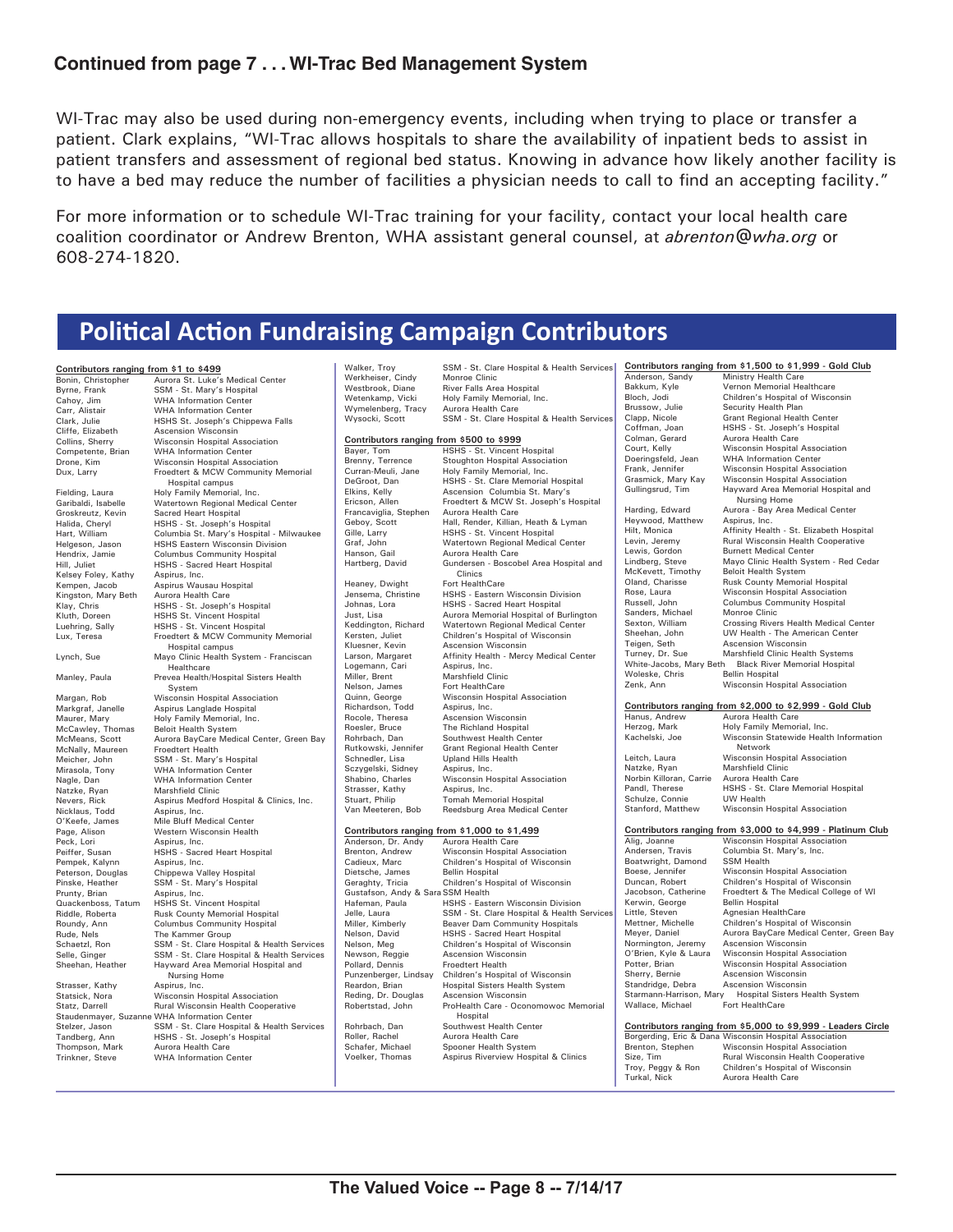### **Continued from page 1 . . . High Risk Pools Could Help Stabilize Individual Insurance Market if Done Right**

experience and cautions that market dynamics have changed since HIRSP sunset in December 2013, including the potential impacts of new insurance market policies contained in both the American Health Care Act (AHCA) and the Better Care Reconciliation Act (BCRA).

"We had a good experience with our high risk pool in Wisconsin, in large part because it was actually administered by a separate board of directors that included provider, insurer and patient representatives who understood its singular purpose," said WHA President/CEO Eric Borgerding. "What we know from the Wisconsin experience is that to be successful, these pools must be adequately funded, but as important, the population in the pool must be stable so the care can be well coordinated and effective. If there is a lot of jumping in and out, a lot of churn in these pools caused by other provisions in the BCRA, that could lead to instability and unsustainability."

While many are pointing to high risk pools as the solution to concerns about pre-existing conditions and waivers of essential health benefits, the report describes why creating risk pools solely to address those concerns could be unsustainable. Certain elements of both the AHCA and BCRA could incent individuals to enroll in a high risk pool for a short-term or specific need, and revert back to the individual market. As a result, this "churn" could cause the pool to become less manageable and unstable.

"What we know from Wisconsin's experience is that if adequately resourced and properly focused and structured, risk pools can help address some of the instability now threatening the individual market," Borgerding said. "But saying and doing are two different things when it comes to sustaining high risk pools; the details really matter here."

The WHA report notes the individual market has historically faced challenges in maintaining stability. Risk pools could be created to take some of the higher costs and volatility out of the individual market, thus lowering premiums across the board. That risk, however, would have to be subsidized. While the AHCA and BCRA include some funding for high risk pools, neither includes sufficient resources for states to establish risk pools that can be sustained.

While the BCRA is largely silent about how funding is distributed among states, WHA says the AHCA's funding formula for the largest block of funding—the Patient Safety and Stability Fund—would penalize states like Wisconsin and exacerbate concerns about state equity that are increasingly surfacing in the Obamacare repeal debate. The formula distributes funding based on incurred claims, on the number of uninsured with income below 100 percent of the federal poverty level (FPL), and it gives more funding to states that have fewer than three insurers in the exchange.

"The funding formula should be revamped," Borgerding said. "Wisconsin is nationally known for its high-quality care, which results in lower overall utilization. Distributing funding based on incurred claims disadvantages states like Wisconsin that have lower utilization." Wisconsin has a low uninsured rate for those below the FPL, largely due to Wisconsin's hybrid approach to Medicaid expansion. Wisconsin also has a very competitive insurance market. All of these factors will actually work to Wisconsin's disadvantage when it comes to distributing funding for high risk pools under the AHCA and BCRA.

"In other words, Wisconsin would be penalized for having high-quality care, providing coverage to those with income below 100 percent and having a competitive insurance market," Borgerding said. "Everywhere we turn in these two bills, Wisconsin is essentially being penalized."

Over the past several months, WHA has advocated for premium tax credits based on income rather than age and to ensure cost sharing reduction subsidies are maintained. WHA says their analysis on risk pools does not change their recommendations in this area. WHA continues to advocate that the bills recognize states like Wisconsin for "partial" Medicaid expansions.